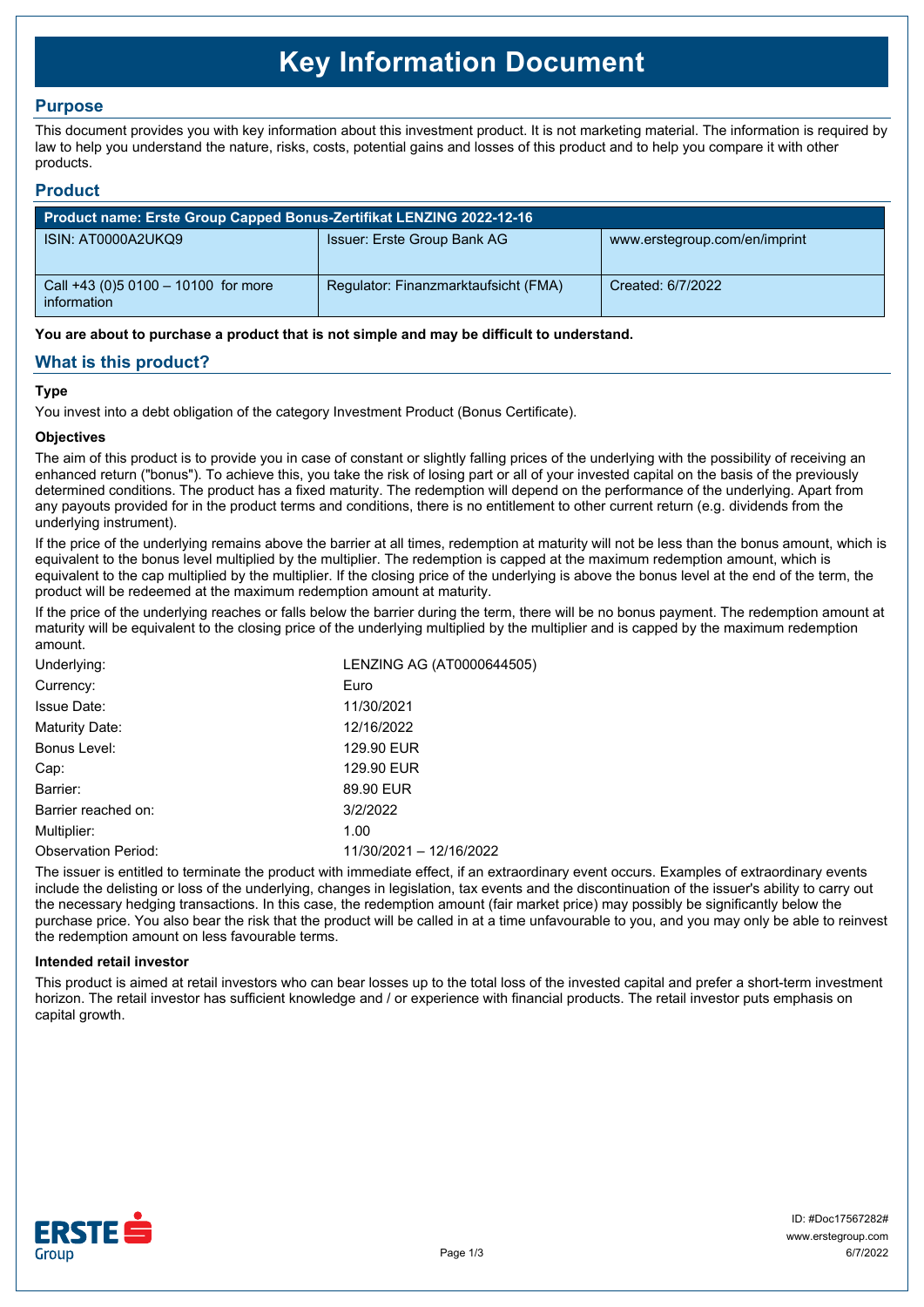## **What are the risks and what could I get in return?**

#### **Risk Indicator**



The summary risk indicator is a guide to the level of risk of this product compared to other products. It shows how likely it is that the product will lose money because of movements in the markets or because we are not able to pay you.

We have classified this product as 6 out of 7, which is the second-highest risk class.

This rates the potential losses from future performance at a high level, and poor market conditions are very unlikely to impact our capacity to pay you.

**Be aware of currency risk.** If the currency of the product is different from the currency of the country in which you live, you will receive payments in a different currency, so the final return you will get will depend on the exchange rate between the two currencies. This risk is not considered in the indicator shown above.

This product does not include any protection from future market performance so you could lose some or all of your investment.If we are not able to pay you what is owed, you could lose your entire investment.

#### **Performance scenarios**

*Market developments in the future cannot be accurately predicted. The scenarios shown are only an indication of some of the possible outcomes based on recent returns. Actual returns could be lower.*

| Investment of 10,000 EUR<br><b>Scenarios</b> |                                    | 12/16/2022<br>(recommended<br>holding period) |
|----------------------------------------------|------------------------------------|-----------------------------------------------|
| <b>Stress scenario</b>                       | What you might get back after cost | 1,179.26 EUR                                  |
|                                              | Percentage return                  | $-88.21%$                                     |
| Unfavorable scenario                         | What you might get back after cost | 6,379.71 EUR                                  |
|                                              | Percentage return                  | $-36.20%$                                     |
| <b>Moderate scenario</b>                     | What you might get back after cost | 9,059.45 EUR                                  |
|                                              | Percentage return                  | $-9.41%$                                      |
| <b>Favorable scenario</b>                    | What you might get back after cost | 12,689.78 EUR                                 |
|                                              | Percentage return                  | 26.90%                                        |

This table shows the money you could get back over the recommended holding period assuming that you invest 10,000 EUR.

The scenarios shown illustrate how your investment could perform. You can compare them with the scenarios of other products. In general, the scenarios show the average return per year. If the recommended holding period is less than one year, the scenarios show the percentage return over the recommended holding period. Therefore, the comparability might be limited.

The scenarios presented are an estimate of future performance based on evidence from the past on how the value of this investment varies, and are not an exact indicator. What you get will vary depending on how the market performs and how long you keep the product. The stress scenario shows what you might get back in extreme market circumstances, and it does not take into account the situation where we are not able to pay you.

The figures shown include all the costs of the product itself, but may not include all the costs that you pay to your advisor or distributor. The figures do not take into account your personal tax situation, which may also affect how much you get back.

## **What happens if Erste Group Bank AG is unable to pay out?**

This product is not covered by any deposit guarantee scheme. You are exposed to the risk that Erste Group Bank AG may not be able to fulfil its obligations arising from this product in the event of an insolvency (inability to pay, over-indebtedness) or from an official order ("bail-in regime"). A total loss of your invested capital is possible.

## **What are the costs?**

The Reduction in Yield (RIY) shows what impact the total costs you pay will have on the investment return you might get. The total costs take into account one-off, ongoing and incidental costs.

The amounts shown here are the cumulative costs of the product itself, for one holding period. They include potential early exit penalties. The figures assume you invest 10,000 EUR. The figures are estimates and may change in the future.